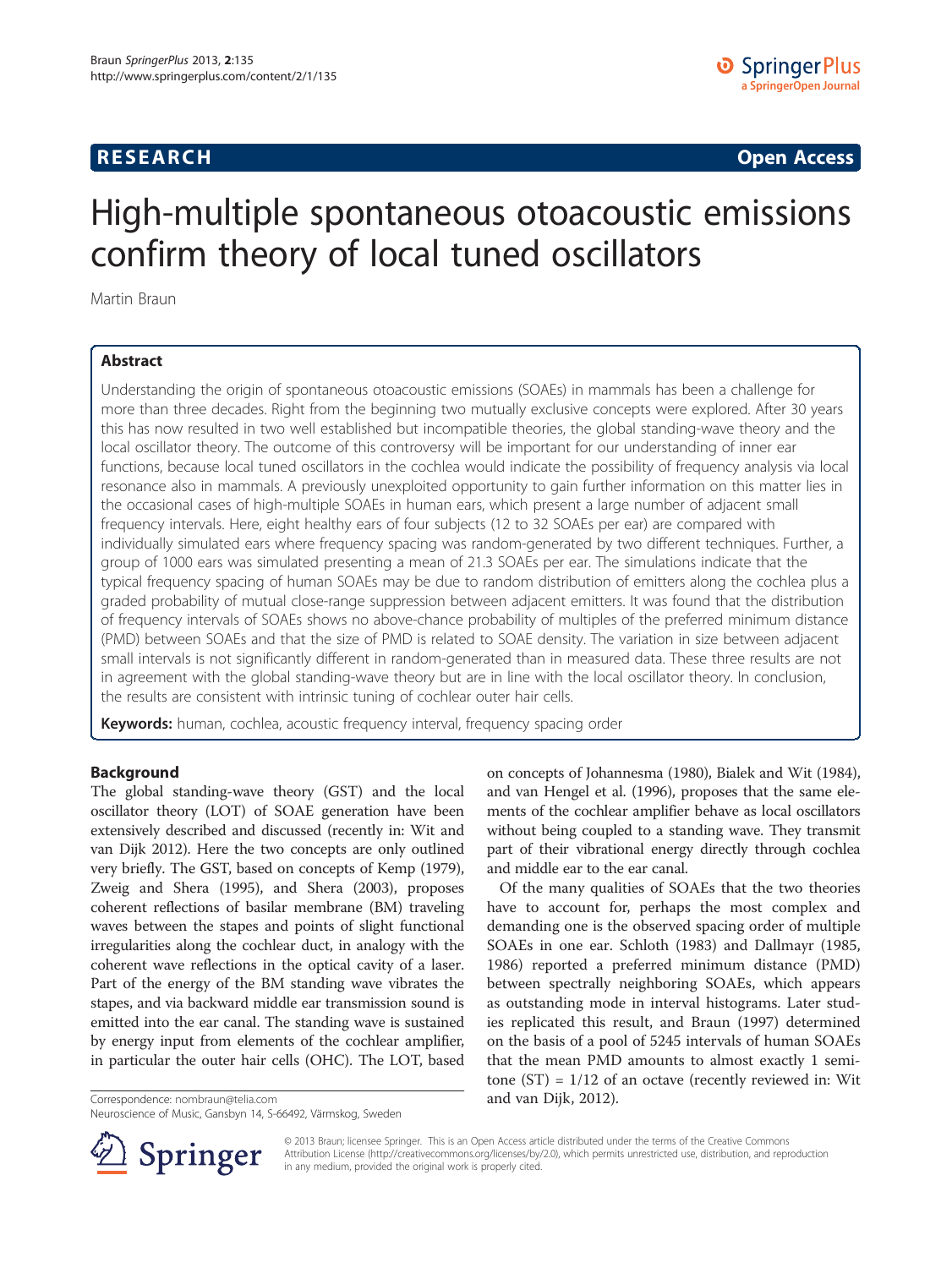<span id="page-1-0"></span>According to the GST, "the characteristic SOAE spacing can be traced to the value of the wavelength of the traveling wave" (Shera [2003](#page-9-0), p. 259). In other words, the GST assumes a general standing wave system that selfstabilizes as the best fit to multiple sites of irregularities. By doing so, it amplifies multiple frequencies simultaneously, leading to multiple SOAEs with a characteristic, wavelength dependent, frequency spacing.

Concerning the LOT, van Hengel et al. ([1996](#page-9-0)) used a mathematical cochlear model to test the effect of frequency distance on mutual interaction of SOAEs. They concluded that "the resulting suppression profile leads to natural minimal distances of effective emissions, without any necessity of additional assumptions about the mechanics of the cochlea" (p. 3570).

Thus, for the LOT the PMD is a short-range effect of mutual interaction of oscillators, whereas for the GST it is a long-range effect of the wavelength of the BM traveling wave. This conflict has the advantage that it can be resolved by experimental data. The simple empirical question is, can the predicted short-range and/or longrange effects be observed in measured SOAE data?

High-multiple SOAEs (>10) in each ear of normal hearing human subjects are occasionally found in large screenings. Indications that SOAE mechanisms might vary according to emission numbers per ear have not been found, and there are no known reasons to expect such a variation. Therefore high-multiple SOAEs can reasonably be regarded as representative for all human SOAEs. Because of their large number of adjacent small SOAE intervals, ears with high-multiple SOAEs provide a unique and previously unexploited opportunity to examine the question of SOAE spacing order, and thus also the question of SOAE generation.

Three groups of results are reported that are not in agreement with the global standing-wave theory but are in line with the local oscillator theory of SOAE generation.

## Results

#### Real and simulated data of eight single ears

The histogram of frequency intervals between adjacent SOAEs in eight ears (Figure 1A) replicates the wellknown mode at 100 Cent = 1 ST. The corresponding histograms of the data from two simulations (Figure 1B, 1C) also each show a single outstanding mode on the small interval side. For the first simulation (Figure 1B) the mode is at  $75$  Cent =  $0.75$  ST, for the second simulation (Figure 1C) the mode is at 120 Cent = 1.2 ST.

Considering the single 0.1 ST bins across the three histograms, a conspicuous difference between real and simulated data appears. The real data show a narrow 1-bin mode, whereas the simulations show wider modes of 4 and 3 bins. Comparison of the smoothed data (Figure 1D)



[100 Cent = 1 semitone; 12 semitones (ST) = 1 octave].  $X$ -axis: interval size in 10-Cent bins, where each bin is centered around the given scale step. Y-axis: number of intervals per bin. Columns: cases per bin. Lines: 3-point smoothing across bins. A. Real data. B. Data of first simulation (Sim1). C. Data of second simulation (Sim2). D. Lines from  $A-C$  in one plot: line: real data; filled circles: Sim1 data; open circles: Sim2 data.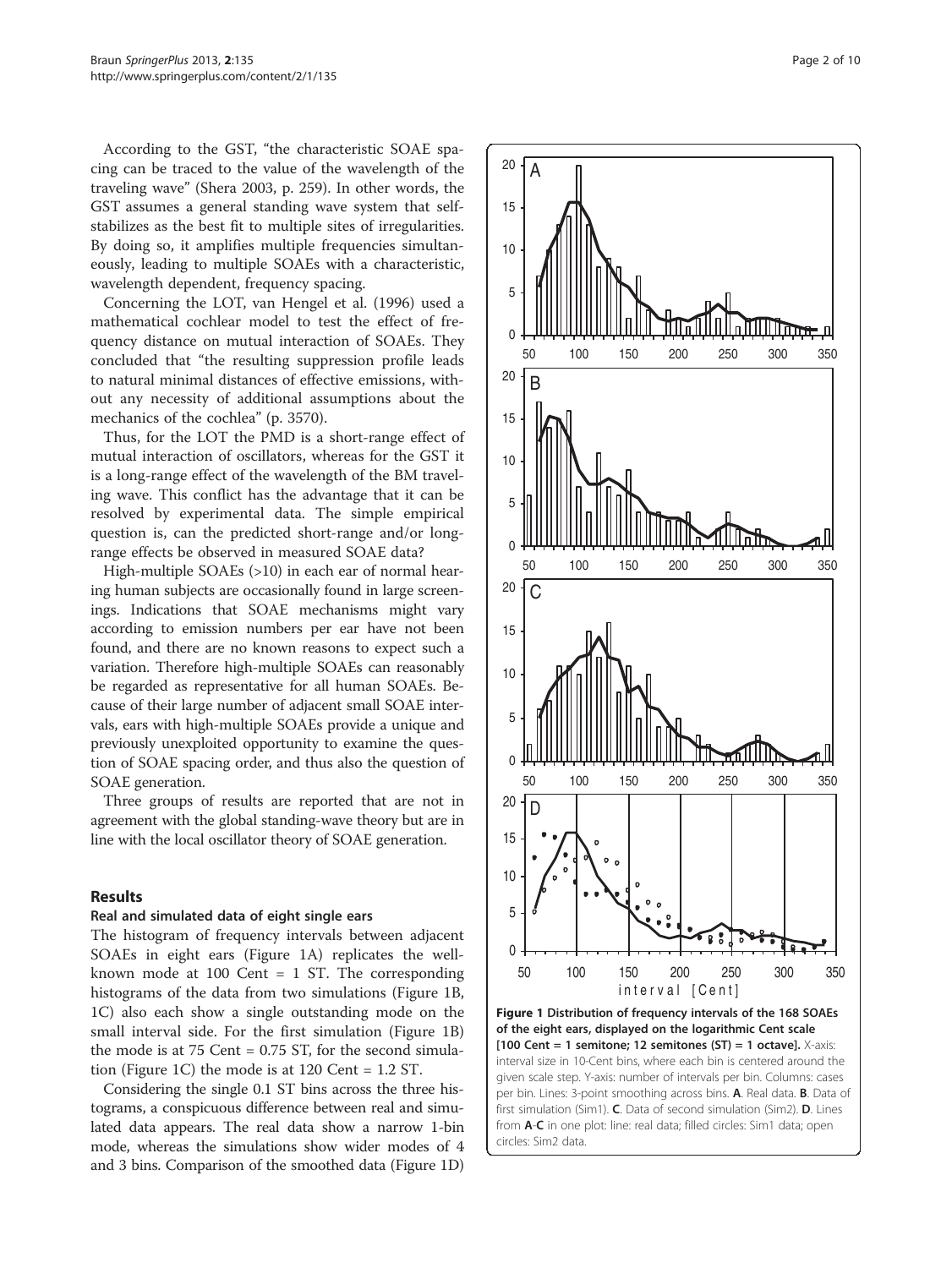<span id="page-2-0"></span>shows that the height of the single mode is equally outstanding for the two simulations as for the real data.

Besides the mode at 1 ST there is no further peak in Figure [1A](#page-1-0). In particular, it is important to note that at the multiples of 1 ST, i.e. at 2 ST and 3 ST, distribution density is flat. Further, as shown in Figure [1](#page-1-0)D, at 2 ST and above distribution density both for the real and the simulated data generally is almost flat.

The lower half of Figure 2 shows the spectral SOAE distribution in the two ears of subject BD. The exact size of all small intervals in the 0.5 to 1.5 ST range is marked by triangles above the respective interval. This technique shows that not only the large intervals (>1.5 ST), but also the small ones, vary considerably from one interval to the next.

Five of the eight ears had five or more cases of pairs of adjacent small intervals in the 0.5 to 1.5 ST range, thus enabling the calculation of an informative mean difference (see first five ears in lines 5 & 6 of Table [1](#page-3-0)). In each of the five ears the mean difference was close to 0.25 ST. Across all eight ears, based on all individual pairs of adjacent intervals, it was 0.26 ST (SD = 0.19 ST; range 0.00 ST to 0.84 ST). Because PMD  $\sim$  1 ST, it follows that the mean variation between adjacent small intervals was 0.26 of the PMD.

The upper half of Figure 2 shows the simulated SOAE distribution for subject BD from the second simulation (Sim2). Both real and simulated data show sections of strongly or moderately fluctuating interval size. The statistics of interval variation is shown in Table [1](#page-3-0). Statistical tests (lines 8A and 8B of Table [1\)](#page-3-0) show that the difference between real and simulated data never reaches the level of significance  $(P > 0.1$  in each test).

## Real and simulated data of groups of ears

The interval distribution of 1000 simulated ears with high-multiple SOAEs in Figure [3](#page-4-0)A and [3B](#page-4-0) provides the

following information. The distribution is unimodal and heavy-tailed on the right. Due to the large number of simulations, the curve is smooth, and the type of its shape can easily be discerned. The slope left of the peak, which is formed by the linear decrease in existence probability of intervals, shows the shape of a half parabola. The slope right of the peak, which is only formed by random distribution of SOAEs, shows the shape of an exponential decay.

The real data of both ear groups in Figure [3A](#page-4-0) and [3B](#page-4-0) show a tendency towards a half parabola left of the peak. Right of the peak, the group data in Figure [3](#page-4-0)A show a tendency towards an exponential decay, whereas those in Figure [3](#page-4-0)B show a nearly linear downward slope from 100 to 180 Cent. This difference between the groups of 8 and 18 ears apparently reflects the difference in SOAE density per ear. In the 8-ear group the mean number of emissions per ear was 21, in the 18-ear group it was 19.2. The lower emitter density caused a higher probability of intervals > PMD, as seen in Figure [3B](#page-4-0).

The comparison of real data from high-multiple SOAEs with those from low- and medium-multiple SOAEs in Figure [4](#page-4-0) shows a conspicuous difference of the location of the peak on the x-axis. Low- and medium-multiple SOAEs show a smaller PMD than high-multiple SOAEs. In the interval range between 50 and 170 Cent the former group has a mean interval of 101.7 Cent (SD = 25.8 Cent), and the latter group has a mean interval of  $108.3$  Cent (SD = 28.5 Cent). For a test on significance of this difference all intervals in the two data pools had to be considered as independent sample points, because due to the well-known large variation of intervals even within one ear (as in Figure 2 and Table [1\)](#page-3-0) ear-specific or subject-specific clustering of interval size could never be observed. A goodness-of -fit Kolmogorov-Smirnov test (KS-test) of the distribution in 10-Cent bins (Figure [4\)](#page-4-0) showed that neither of the two data sets differed significantly from a normal distribution.

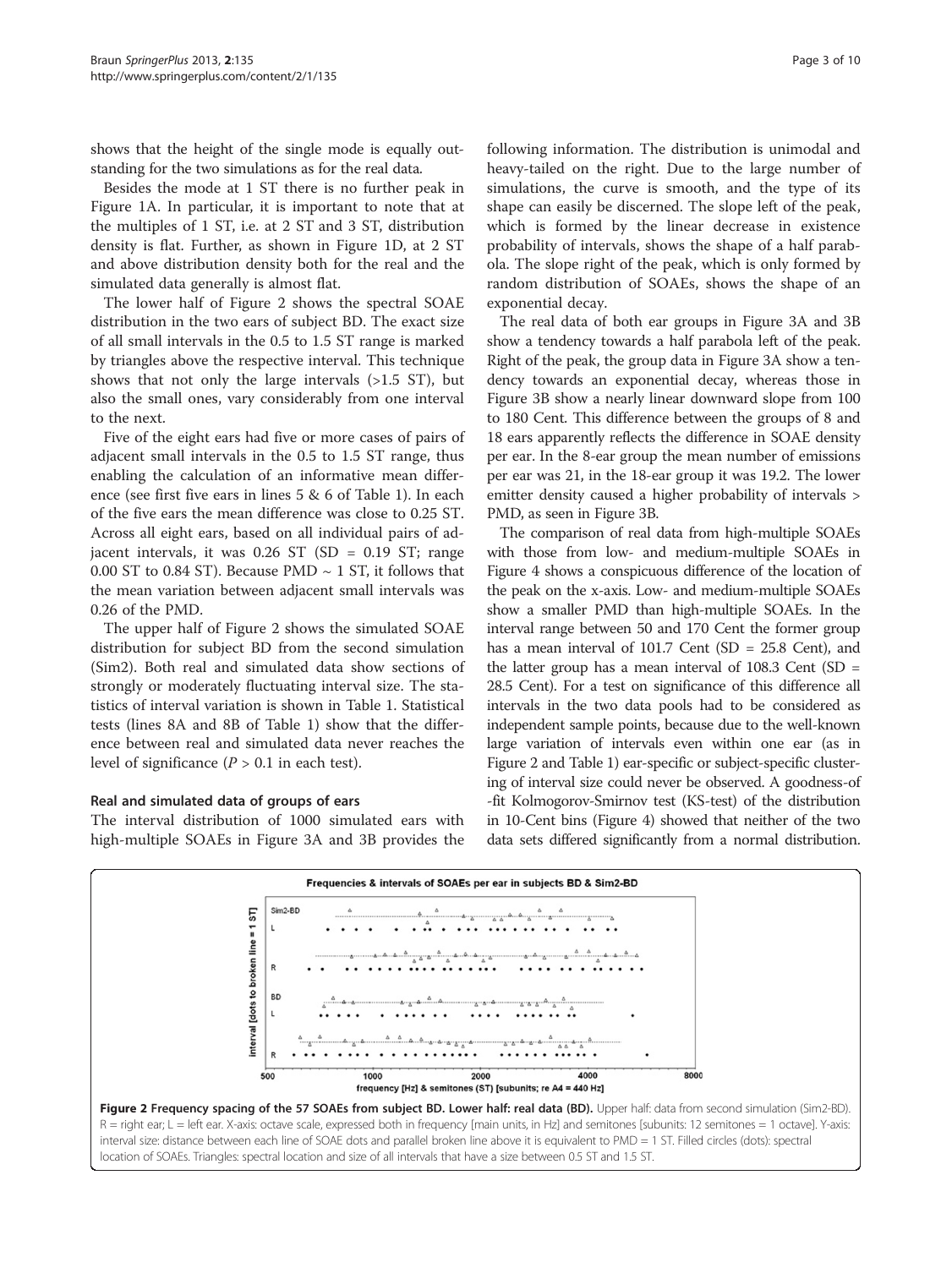<span id="page-3-0"></span>Table 1 Frequency spacing of high-multiple SOAEs in humans

|                | <b>Subjects</b>                       | <b>BD</b>    |              | JK.          |              | DZF7A           |                | MZF13A          |                | <b>Total</b> |
|----------------|---------------------------------------|--------------|--------------|--------------|--------------|-----------------|----------------|-----------------|----------------|--------------|
| $\overline{2}$ | Ear                                   | $\mathsf{R}$ | $\mathsf{L}$ | $\mathsf{R}$ | $\mathsf{L}$ | $\mathsf{R}$    | L              | R               | L              |              |
| 3              | SOAEs                                 | 32           | 25           | 23           | 21           | 23              | 12             | 17              | 15             | 168          |
| $\overline{4}$ | Intervals $> 0.5$ & $< 1.5$ semitones | 27           | 19           | 18           | 11           | 13              | 3              | 6               | $\overline{7}$ | 104          |
| 5              | Adjacent intervals from (4)           | 23           | 15           | 14           | 5            | 8               | $\mathbf{0}$   | $\overline{1}$  | 3              | 69           |
| 6              | Mean difference between adjacent      |              |              |              |              |                 |                |                 |                |              |
|                | intervals of (5) [in semitones]       | 0.24         | 0.28         | 0.25         | 0.24         | 0.26            |                | 0.16            | 0.43           | 0.26         |
| 7              | Standard deviation re (6)             | 0.20         | 0.21         | 0.14         | 0.11         | 0.22            |                |                 | 0.41           | 0.19         |
| 1 A            | First simulation (Sim1)               | $BD-1$       |              | $JK-1$       |              | DZF7A-1         |                | <b>MZF13A-1</b> |                |              |
| 3A             | SOAEs                                 | 32           | 25           | 23           | 21           | 23              | 12             | 17              | 15             | 168          |
| 4A             | Intervals $> 0.5$ & $< 1.5$ semitones | 24           | 17           | 17           | 9            | 14              | 5              | 12              | 10             | 108          |
| 5A             | Adjacent intervals from (4A)          | 19           | 12           | 14           | 5            | 8               | $\overline{2}$ | 10              | 5              | 75           |
| 6A             | Mean difference between adjacent      |              |              |              |              |                 |                |                 |                |              |
|                | intervals of (5A) [in semitones]      | 0.26         | 0.33         | 0.32         | 0.28         | 0.24            | 0.36           | 0.35            | 0.58           | 0.32         |
| <b>7A</b>      | Standard deviation re (6A)            | 0.16         | 0.27         | 0.22         | 0.20         | 0.25            | 0.44           | 0.31            | 0.28           | 0.24         |
| <b>8A</b>      | t-test and KS-test of (6) vs (6A)     | <b>NS</b>    | <b>NS</b>    | <b>NS</b>    | <b>NS</b>    | <b>NS</b>       |                |                 |                | <b>NS</b>    |
| 1B             | Second simulation (Sim2)              | $BD-2$       |              | $JK-2$       |              | DZF7A-2         |                | MZF13A-2        |                |              |
| 3B             | SOAEs                                 | 32           | 25           | 23           | 21           | 23              | 12             | 17              | 15             | 168          |
| 4B             | Intervals $> 0.5$ & < 1.5 semitones   | 26           | 16           | 14           | 9            | 10 <sup>°</sup> | 5              | 12              | 10             | 102          |
| 5B             | Adjacent intervals from (4B)          | 22           | 10           | 8            | 5            | 5               | 2              | 8               | 6              | 66           |
| 6B             | Mean difference between adjacent      |              |              |              |              |                 |                |                 |                |              |
|                | intervals of (5B) [in semitones]      | 0.27         | 0.43         | 0.26         | 0.37         | 0.19            | 0.36           | 0.22            | 0.46           | 0.31         |
| 7B             | Standard deviation re (6B)            | 0.21         | 0.30         | 0.21         | 0.23         | 0.13            | 0.44           | 0.20            | 0.25           | 0.24         |
| 8B             | t-test and KS-test of (6) vs (6B)     | <b>NS</b>    | <b>NS</b>    | <b>NS</b>    | <b>NS</b>    | <b>NS</b>       |                |                 |                | <b>NS</b>    |

An F-test showed that the variances of the two data sets did not differ significantly. Therefore the difference of the mean of the two data sets could be tested by the t-test. The result showed that the difference is significant ( $P < 0.02$ ). Additionally, the two distributions were compared by a non-parametric test, the KS-test. Again the difference was found to be significant  $(P < 0.02)$ .

## **Discussion**

#### Random distribution and close-range suppression

The statistical results in Table 1 show that the simulated spectral distributions of SOAEs in human ears lead to a variation between small adjacent intervals that does not differ significantly from that in the measured data. This result indicates that two factors may be sufficient to cause the observed phenomena: a stochastic occurrence of emission generators along the cochlea plus a graded probability of close-range suppression of an emitter by an adjacent stronger one. The large-scale group simulations (Figure [3\)](#page-4-0) further show that a simple linear increase of suppression probability for intervals from 95 to 55 Cent would be consistent with the measured data from high-multiple SOAEs. The physical basis of graded close-range suppression may lie in the tissue between OHC, such as the reticular lamina and the tectorial membrane. If the amount of tissue between two vibrating OHC decreases, the probability increases that the oscillator with the higher amplitude suppresses its neighbor.

Both the group of 18 ears with high-multiple and the group of 134 ears with low- and medium-multiple SOAEs show the absence of multiples of PMD at 200 and 300 Cent (Figure [4](#page-4-0)). A periodicity of increased SOAE probability based on the PMD does not appear. Also this observation indicates that the spectrum of emission generators along the cochlea may primarily be stochastic and may secondarily be shaped by close-range mutual suppression.

The size of the PMD is related to the density of SOAEs in an ear (Figure [4\)](#page-4-0). For high-multiple SOAEs it amounts to ca 100 Cent, and for low- and medium-multiple SOAEs it amounts to ca 90 Cent, a difference that is statistically significant ([Results,](#page-1-0) part 2). The physical basis of this difference may lie in the fact that in an ear with high emitter density there is a relevant probability that an emitter has close-range neighbors on both sides, as shown in Figure [2.](#page-2-0) The summation of destructive vibrational interference from two sides is likely to extend the range of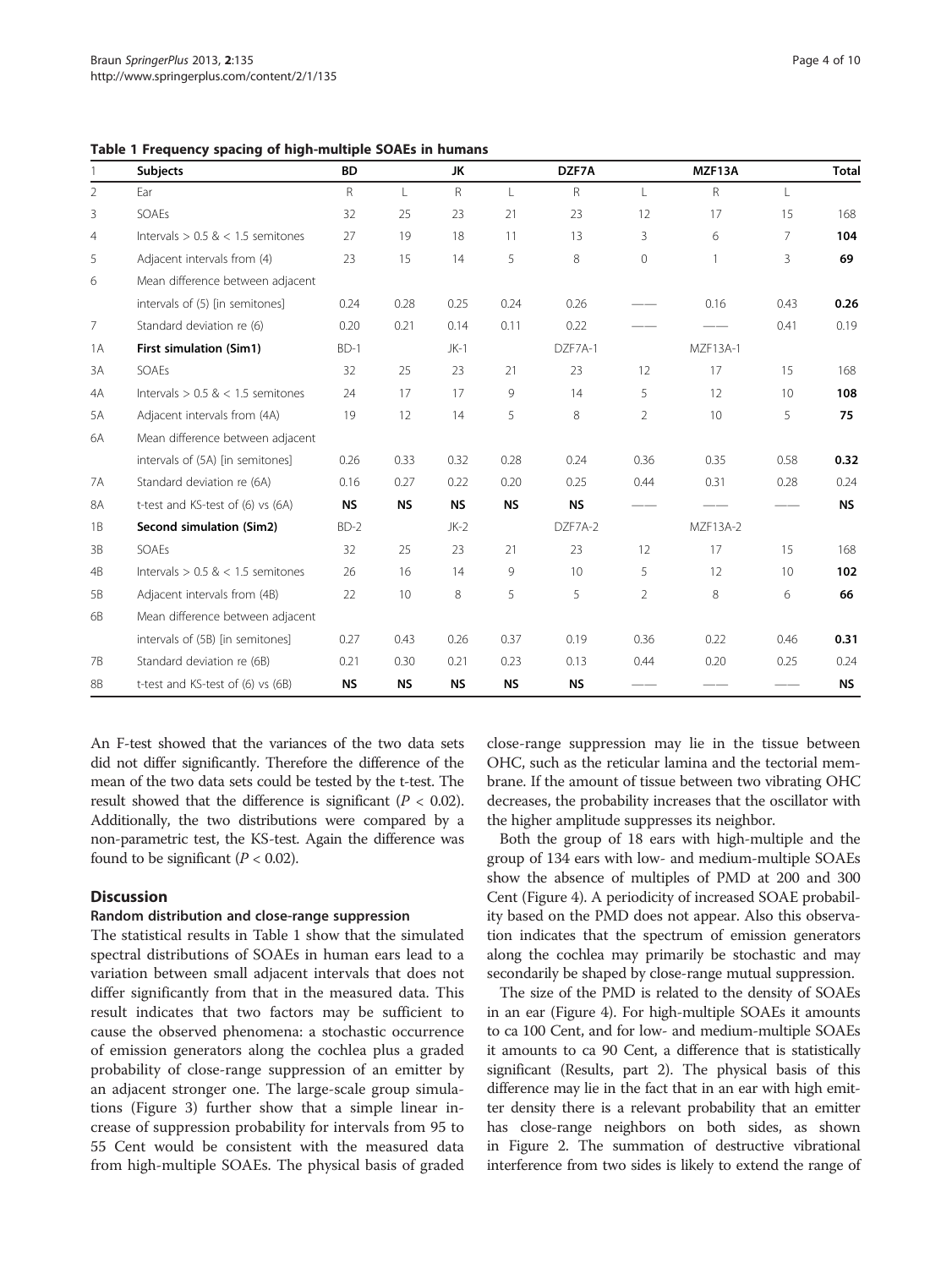<span id="page-4-0"></span>

effective suppression. In an ear with many emitters, a single emitter would, on average, need more space to survive suppression from neighbors. This variation of the PMD is therefore consistent with the general indication, derived from the group simulations (Figure 3), that the PMD phenomenon is an effect of graded probability of closerange suppression.

#### Consequences for global standing-wave theory (GST)

A central prediction of the GST is that multiple SOAEs in one ear are spaced in relation to the wavelength of a BM standing wave (see [Background](#page-0-0) section). Because multiple SOAEs in one ear usually do not show long chains with similar frequency spacing, an assumption of the GST has been that many SOAEs have "dropped out" from the chain

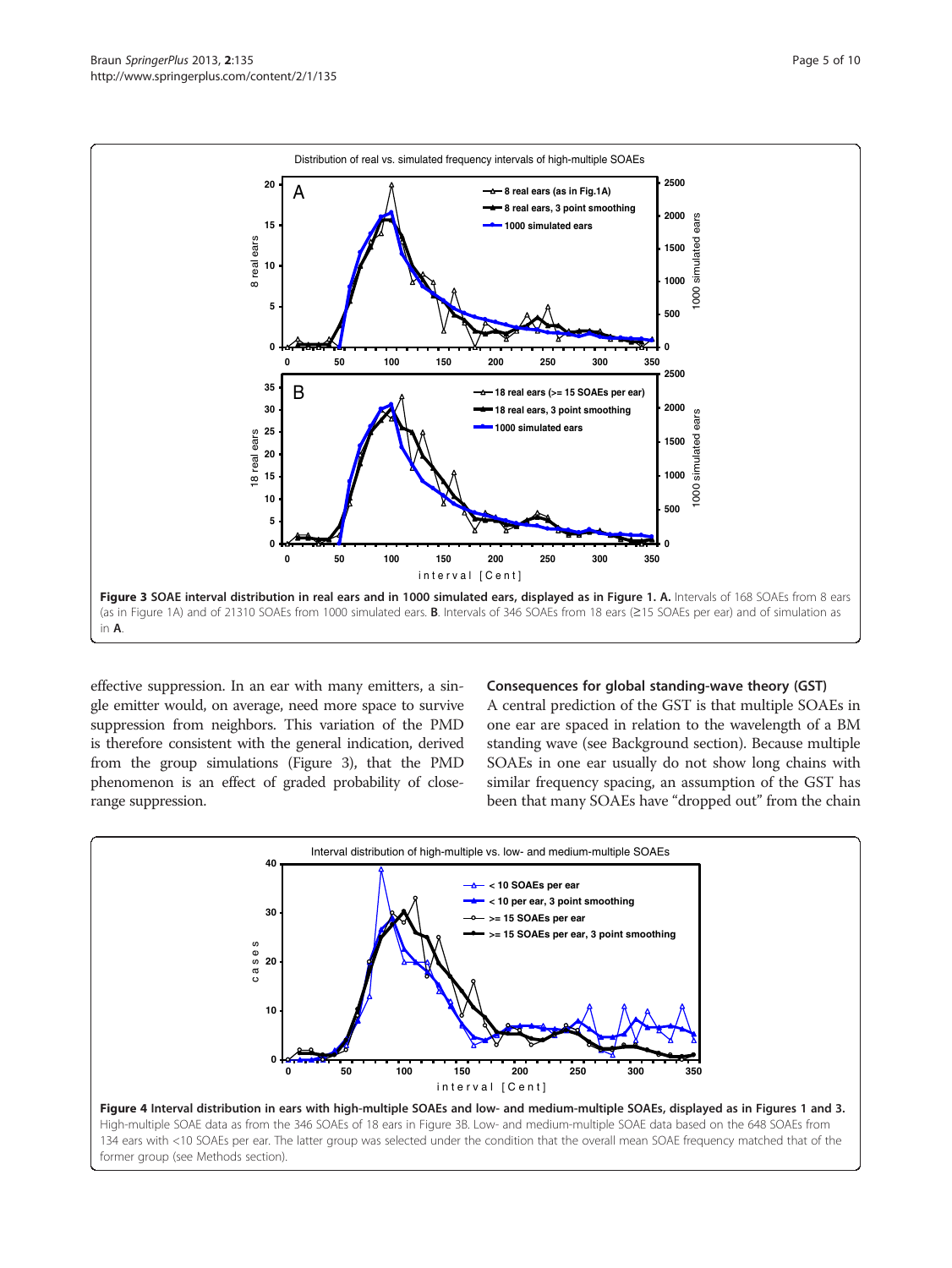(Shera, [2003\)](#page-9-0). If the "drop-out" hypothesis is correct, spacing statistics should not only show an increased probability of the PMD interval but also of its multiples, such as 2PMD and 3PMD. Talmadge et al. [\(1993](#page-9-0), their Figure Eight) indicated on the basis of data from subject BD that multiples of PMD possibly might have an above-chance probability. Mathematical simulations of the GST showed that distribution modes at multiples of the PMD are an essential and necessary consequence of the GST. If such simulations do not contain a mandatory algorithm for the "drop-out" of SOAEs, effects at PMD multiples can of course not appear (Ku et al. [2008](#page-9-0), their Figure Ten-I-d and Ten-II-d). If such a "drop-out" algorithm is applied, e. g., by setting a reasonable threshold of sound level for the detection of SOAEs, effects of PMD multiples become quite conspicuous (Ku et al. [2009](#page-9-0), their Figure Thirteen a and Thirteen b). Here, in one GST simulated ear, two cases of 2PMD, three cases of 3PMD, and one case of 6PMD appear.

In an investigation of several other questions, Braun ([1997\)](#page-8-0) reported the size distribution of 5245 monaural intervals in the 0–800 Cent range. He observed that multiples of PMD had no above-chance probability and pointed out the consequences for concepts that postulated the opposite. Shera ([2003](#page-9-0), section VII-E, third paragraph) focused on the fact that the observations of Braun [\(1997](#page-8-0)) were based on all possible intervals per ear (all-order intervals), not only on intervals between adjacent SOAEs (first-order intervals). He then argued that summations of small intervals to larger ones would lead to broad peaks in the distribution histogram at the locations of PMD multiples, which therefore possibly would disappear in the noise floor. In other words, he asserted that multiples of PMD would have existed, but were disguised by the technique of analyzing all-order intervals (Shera [2003,](#page-9-0) section VII-E, last sentence of third paragraph). Thus, Shera was fully aware of the fact that the GST, by definition, predicted a multimodal distribution of SOAE intervals. The present results (Figure [4\)](#page-4-0), which are exclusively based on intervals between adjacent SOAEs (first-order intervals), again show the absence of the predicted multimodal distribution and therefore disprove a central component of the GST.

The finding that the mean variation between adjacent small intervals (0.5 to 1.5 ST) was not significantly different between real and random generated SOAE data (Table [1\)](#page-3-0) also indicates that the spectral spacing of emissions may be stochastic and unrelated to the wavelength of cochlear waves. Clearly, if the regular spacing of the excursion peaks of a BM standing wave influenced the spectral distribution of SOAEs in one ear, SOAE spacing necessarily would show some degree of regularity in the variation between adjacent small intervals. The consistency of the measured variation with that in the random generated simulations indicates the absence of such

regularity and thus the absence of a relation between SOAE spacing and BM standing waves.

The relation between size of PMD and number of emissions per ear (Figure [4](#page-4-0)) has not been reported before. Also this finding is inconsistent with the GST. The "drop-out" hypothesis of the GST (see above) can explain that the number of emissions per ear varies according to the number of "drop-outs" from the quasi-periodic chain of emissions that is determined by the wavelength of a BM standing wave. The number of "drop-outs", however, cannot have a significant causal relation to the wavelength of the standing wave, and thus to the size of the PMD. The wavelength of BM traveling waves is determined by macromechanical parameters of the BM and the cochlea, and the existence or absence of SOAEs cannot significantly be related to these parameters, which is confirmed by the common observation that many healthy and functionally completely normal human ears show no SOAEs at all.

## Consequences for local oscillator theory (LOT)

Early observations that SOAEs interact with each other (Burns et al. [1984](#page-9-0)) indicated that emission generators, i.e., local oscillators, mutually interact within the cochlea (e.g., van Hengel et al. [1996;](#page-9-0) Wit and van Dijk [2012](#page-9-0)). Of particular interest were neighboring oscillators, because the amplitude of radiated waves usually decreases with distance. Because two SOAEs in one ear extremely rarely have an interval below 0.5 ST, it has often been assumed that this fact is due to mutual suppression.

Here, for single ears two types of close-range suppression were simulated, a total suppression beyond a simple low-side limit (Sim1), and a progressive suppression over a low-side range (Sim2). The two simulations have shown that both types of suppression lead to a strong distribution peak slightly above the limitation (Figure [1](#page-1-0)). The group simulation of 1000 ears showed that a linear increase of suppression probability with decreasing inter-emitter distance almost perfectly mirrored the real data (Figure [3](#page-4-0)). All simulations taken together indicate that stochastic spacing of emitters plus close-rang suppression alone can explain the PMD phenomenon.

The observation that the PMD slightly varies with SOAE frequency (Methods, part 5) would be compatible both with the GST and the LOT. The anatomy of the cochlear partition varies along the cochlea, which has an effect on the wavelength of traveling waves (relevant for GST) as well as on inter-emitter tissue and thus interemitter suppression (relevant for LOT). The relation between emission number per ear and size of PMD (Figure [4\)](#page-4-0), however, is in conflict with the GST ([Discus](#page-3-0)[sion,](#page-3-0) part 2), whereas it can be explained by the LOT ([Discussion, part 1](#page-3-0)).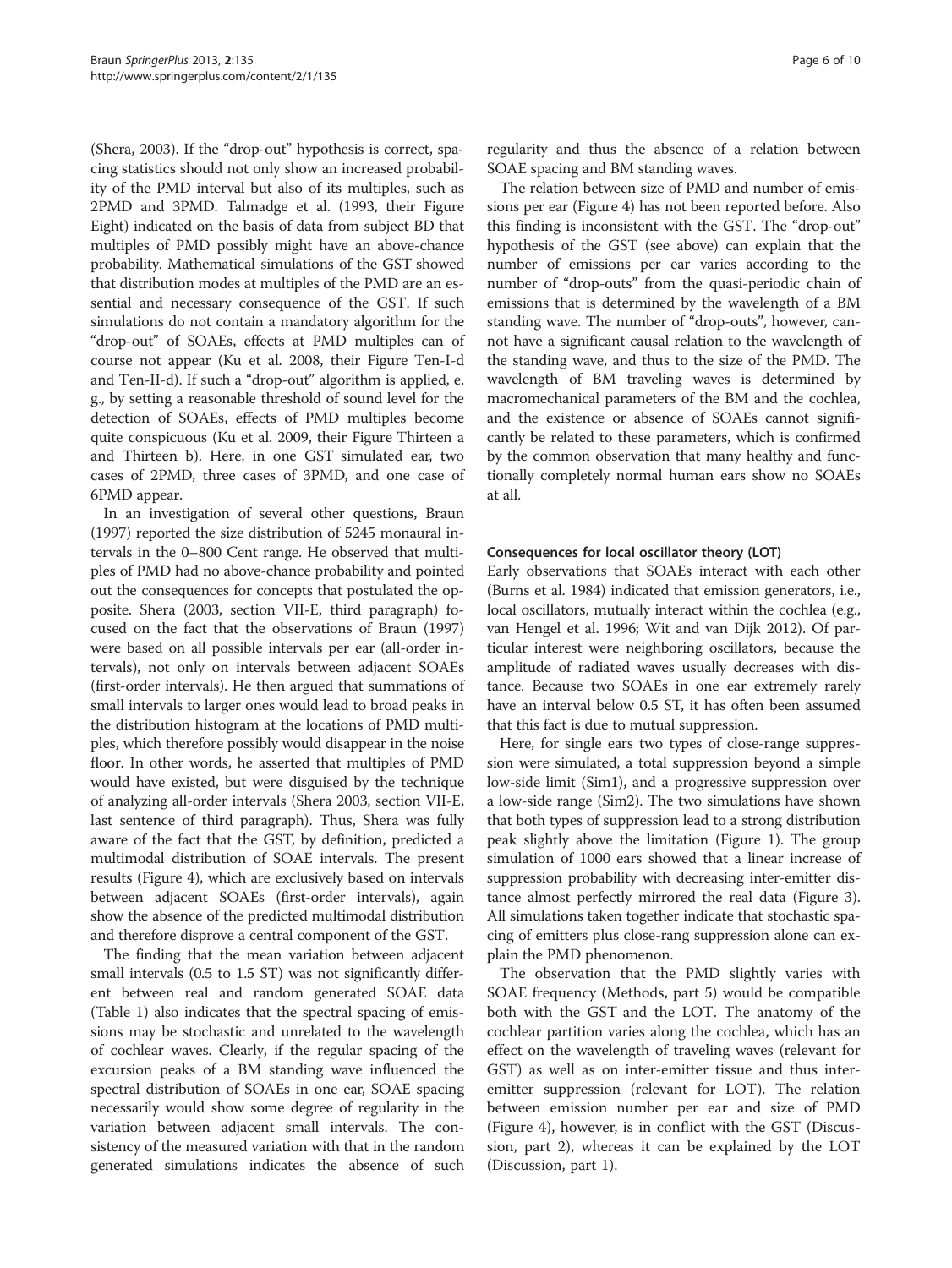#### <span id="page-6-0"></span>Relation to other data and to cochlear mechanics

SOAE frequencies are mirrored by frequencies of peaks in any spectrum of evoked OAEs, and also by frequencies of best sensitivity in the micro-spectrum of hearing threshold (Zwicker and Schloth [1984](#page-9-0); Talmadge et al. [1998](#page-9-0)). However, the reverse is not true. Many peaks in the spectra of evoked OAEs and hearing sensitivity are not mirrored by SOAEs. It is still unknown if this discrepancy is due to measurement limitations in recording low-level SOAEs or due to an additional mechanism that is related to evoked OAEs and threshold microstructure but not to SOAEs.

Numerous empirical studies reported evidence that OAE related intracochlear backward transmission toward the stapes occurs via fast compressional sound waves, and not via slow backward traveling waves (Ren [2004;](#page-9-0) Ren et al. [2006](#page-9-0); Ruggero [2004;](#page-9-0) Siegel et al. [2005](#page-9-0), He et al. [2008](#page-9-0); He et al. [2010\)](#page-9-0). These results are consistent with the LOT, because the LOT does not require a backward traveling wave, and local oscillator-generated emissions can reach the stapes through the cochlear fluids. However, the intracochlear reflection at the stapes cannot result in standing waves of the basilar membrane, if there is no reverse traveling wave. Therefore, the above referenced data do not support the GST.

Several other statistical properties of human SOAEs are not compatible with the determination of SOAE frequencies by cochlear macromechanics, as suggested by the GST. Above-chance binaural mirroring (Braun [1998](#page-8-0)), above-chance binaural (but not monaural) frequency ratios that presumably play a role in pitch extraction in the auditory midbrain (Braun [2000](#page-8-0)), and the bimodal frequency distribution around the two peaks at 1.5 kHz and 3 kHz (Braun [2006](#page-9-0)), each, and independently, indicate efferent neural influence on the probability of local cochlear oscillations, because alternative mechanisms could neither be found nor be suggested.

Zheng et al. [\(2011](#page-9-0)) reported a frequency specific ringing of the BM that indicates local tuning within the organ of Corti. These findings, in combination with the present ones, suggest intrinsic tuning of cochlear outer hair cells (Canlon et al. [1988;](#page-9-0) Brundin et al. [1989a](#page-9-0) and Brundin et al. [1989b;](#page-9-0) Brundin and Russell, [1994](#page-9-0)). Additionally, because the barn owl presents SOAEs as high in the frequency range as humans (Taschenberger and Manley, [1997\)](#page-9-0) without motility of hair cell bodies, intrinsic tuning of hair bundle motility (Nam and Fettiplace, [2008\)](#page-9-0) should be considered as a candidate for the origin of SOAEs also in mammals.

#### Medical applications

Three decades after their discovery, otoacoustic emissions (OAEs) are today widely used in medical diagnosis. However, uncertainty as to their physiological causes severely impedes further applications. Currently, the main medical application of OAEs is checking the status of hearing. One can expect, however, a much larger potential of OAEs in the context of highly complex disorders, such as tinnitus (Geven et al. [2012\)](#page-9-0) or Ménière's disease (Avan et al. [2011\)](#page-8-0). For example, diagnostic tests on tinnitus or Ménière's disease that use OAEs in combination with macromechanical manipulations of the cochlea (Nubel et al. [1995\)](#page-9-0), such as low-frequency biasing of BM position (Scholz et al. [1999\)](#page-9-0), are likely to benefit from knowledge of OAE physiology.

#### Conclusions

The distribution of frequency intervals of human spontaneous otoacoustic emissions (SOAEs) shows no abovechance probability of multiples of the preferred minimum distance (PMD) between SOAEs. The size of PMD is related to SOAE density. The variation in size between adjacent small intervals is not significantly different in random-generated than in measured data. Each of these three results is contrary to the predictions of the global standing-wave theory (GST) but in agreement with the local oscillator theory (LOT) of SOAE generation. Overall, the results are consistent with intrinsic tuning of cochlear outer hair cells (OHC) as a key functional element in the frequency analysis of the inner ear.

## Methods

#### Primary data set

There are two preconditions for the collection of a relevant number of high-multiple SOAEs: the screening of many subjects (>100), and the best possible techniques for recording and signal analysis. Several survey studies were carried out in the early 1990s, when the principal aim was to establish prevalence conditions of SOAEs in humans. The ones that collected the largest numbers of SOAEs were those of Russell [\(1992\)](#page-9-0) and Talmadge et al. ([1993\)](#page-9-0). These authors applied similar advanced techniques, which is reflected by the similar statistical results that they reported. In both studies the best available methods of acoustic recording and data extraction, which have not further developed since then, were applied. The raw data from these two surveys were re-used in many later investigations (for a recent example: Wit and van Dijk [2012](#page-9-0), Figure Ten a-d and acknowledgments). Here, from each of these two studies the data from the two subjects presenting the highest numbers of SOAEs were investigated by newly developed techniques. The four subjects, BD, JK, DZF7A, and MZF13A were all adult females, healthy, and normal hearing. At their ages of 34, 20, 21, and 21 they presented 57, 44, 35, and 32 SOAEs, respectively.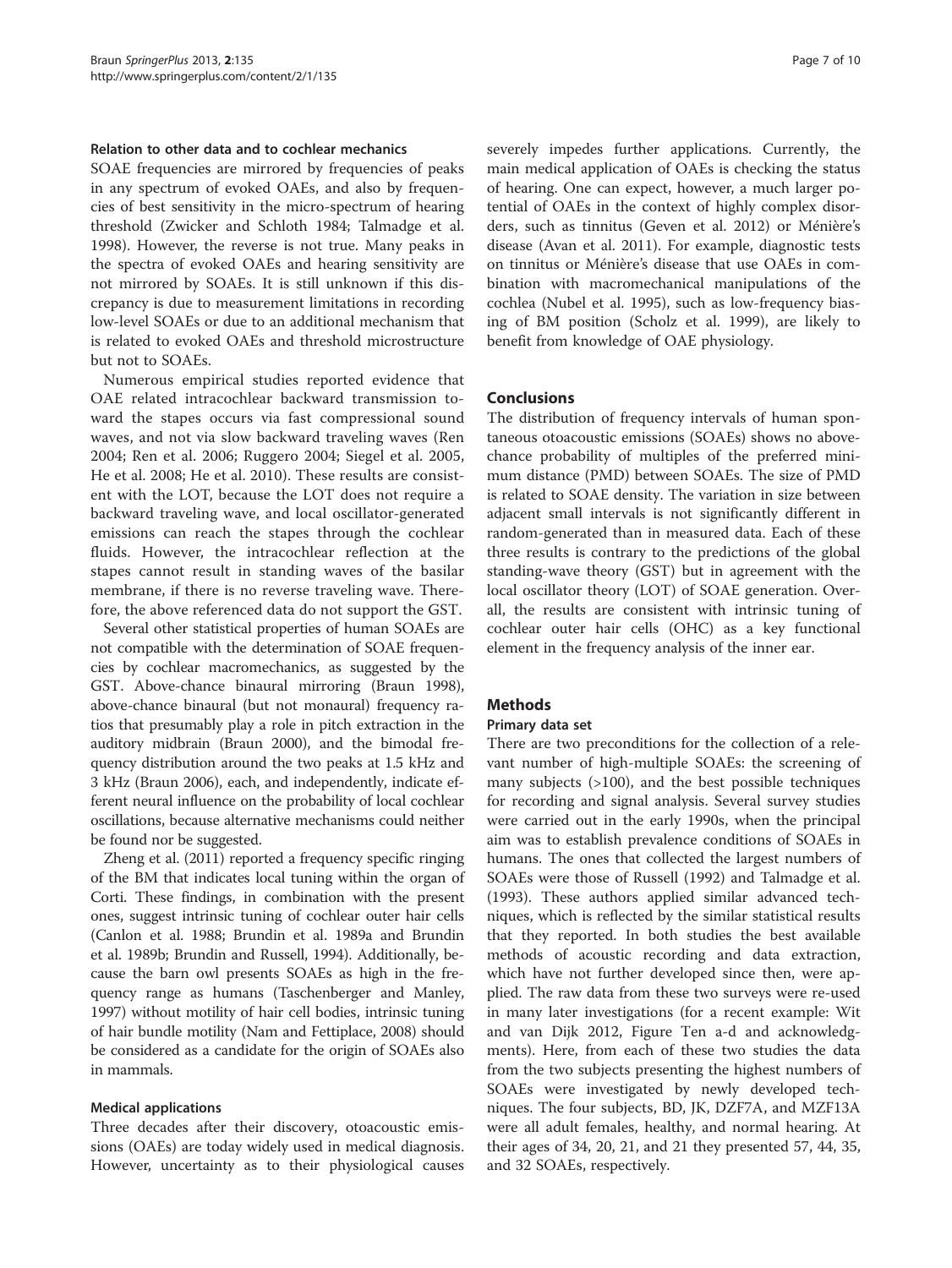For each of the eight ears, all frequency intervals between adjacent SOAEs were calculated into values of the logarithmic Cent scale [100 Cent = 1 semitone (ST); 12 ST = 1 octave]. Then the intervals of the 168 SOAEs of the eight ears were pooled and their size distribution was calculated for bins of 10 Cent = 0.1 ST and displayed in a histogram.

#### First simulation of eight single ears

The possible effects of mutual suppression of adjacent SOAEs on spacing order were investigated by using two different simulations. The first simulation applied a simple low-side limit of interval size for each ear, i.e., intervals that were smaller than a given value were excluded. The second simulation applied a progressive range of existence probability on the low-end side of interval size, i.e., the probability of small intervals decreased progressively toward the given smallest interval. Both simulations had in common that each of the eight real SOAE distributions per ear was mirrored by an individually simulated, random-generated distribution.

For the simulations the RANDBETWEEN function of the software package Microsoft Excel (version 9.0.3821 SR-1 from 2000) was used. This function generates, for each round of application, one random selected integer from within a given range between two integers, such that each integer within the range occurs with equal probability. The randomness is algorithm based and its quality is generally considered as fully sufficient for medium size simulations as the present ones. Indications to the contrary have not become known over the period of twelve years that this software package has been in use worldwide (internet scans). Here, the function was used to generate simulated SOAE frequencies, randomly with equal occurrence probability, from within the SOAE frequency range of the real ear. For example, for the simulation of the right ear of subject BD, 32 SOAE frequencies were generated from within the range of 629 Hz to 6140 Hz.

In the first simulation, the empirically observed general low-side limit of  $\sim 0.5$  ST for intervals between adjacent SOAEs (Braun [1997\)](#page-8-0) was simulated as follows. First, the smallest interval in the real ear was determined, e.g., 0.67 ST in the right ear of subject BD. Second, from this value a low-side limit for the simulated intervals of this ear was derived by using the nearest low-side multiple of 0.10 ST, such as 0.50 ST, 0.60 ST, 0.70 ST, etc., as the exclusion criterion. Thus for this ear the low-side limit was 0.60 ST, leading to a rejection of intervals < 0.61 ST. Third, after random generation, the higher SOAE frequency of all pairs whose interval fell into the rejection zone, i.e. was too small, was deleted and replaced by a new random-generated SOAE frequency. Fourth, the replacement procedure was repeated

until the low-side criterion was satisfied for all intervals of this ear, e.g., no interval was < 0.61 ST.

For ears BD-R, JK-L, DZF7A-R, and MZF13A-R the exclusion criterion was < 0.61 ST. For the other four ears it was < 0.51 ST. When determining the exclusion criteria, the extremely small interval of 0.11 ST in MZF13A-R was neglected as an extreme outlier and the equally untypical interval of 0.36 ST in DZF7A-L was taken to justify the lower of the two typical limits, i.e. < 0.51 ST. Separately for the two rounds of simulations, the interval distribution of the 168 simulated SOAEs of the eight simulated ears was analyzed in the same way as for real SOAEs.

#### Second simulation of eight single ears

In the second simulation, the results from the first simulation were reprocessed in order to take into account the gradual decrease of intervals between 0.9 ST and 0.5 ST in the real data. The progressive decrease of intervals towards the smallest one was simulated by using several limits at steps of 0.1 ST, with each limit mirroring the real data. For example, in the right ear of subject BD the four 0.1 ST bins between 0.5 ST and 0.9 ST show 0, 4, 0, and 5 cases, respectively. These numbers were taken as maximum in the corresponding bins in the second simulation, and the same deletion and replacement procedure as in the first simulation was applied until all maximumper-bin conditions were satisfied. It should be noted that the number of simulated intervals could in the end be below the given maximum of some bins, because each deletion and replacement of a random-generated SOAE frequency leads to a reordering of the complete chain of SOAE frequencies per ear. Further, it was not possible to add an interval to a bin, because random generation does not permit this. Therefore, the data of the second simulation unavoidably showed slightly less small intervals below 0.9 ST than the real data.

Possible long-range effects in SOAE spacing order were investigated by computing the size variation between adjacent small intervals. Because PMD amounts to almost exactly 1 ST with a range from  $\sim$  0.5 ST to  $\sim$ 1.5 ST at the base of the distribution mode (Braun [1993](#page-8-0) and Braun [1997](#page-8-0)), all intervals between 0.5 and 1.5 ST entered into the analysis. The interval size variation was analyzed statistically, separately per ear and also for the total of all eight ears, by comparing real and simulated data. Goodness-of-fit Kolmogorov-Smirnov tests (KS-test) showed that the data sets are consistent with a normal distribution and F-tests showed that the variances do not differ significantly. Therefore application of the t-test was appropriate. Additionally, the data set of the total of the eight ears was compared with each the two data sets of the total of the eight simulated ears by a non-parametric test, the KS-test.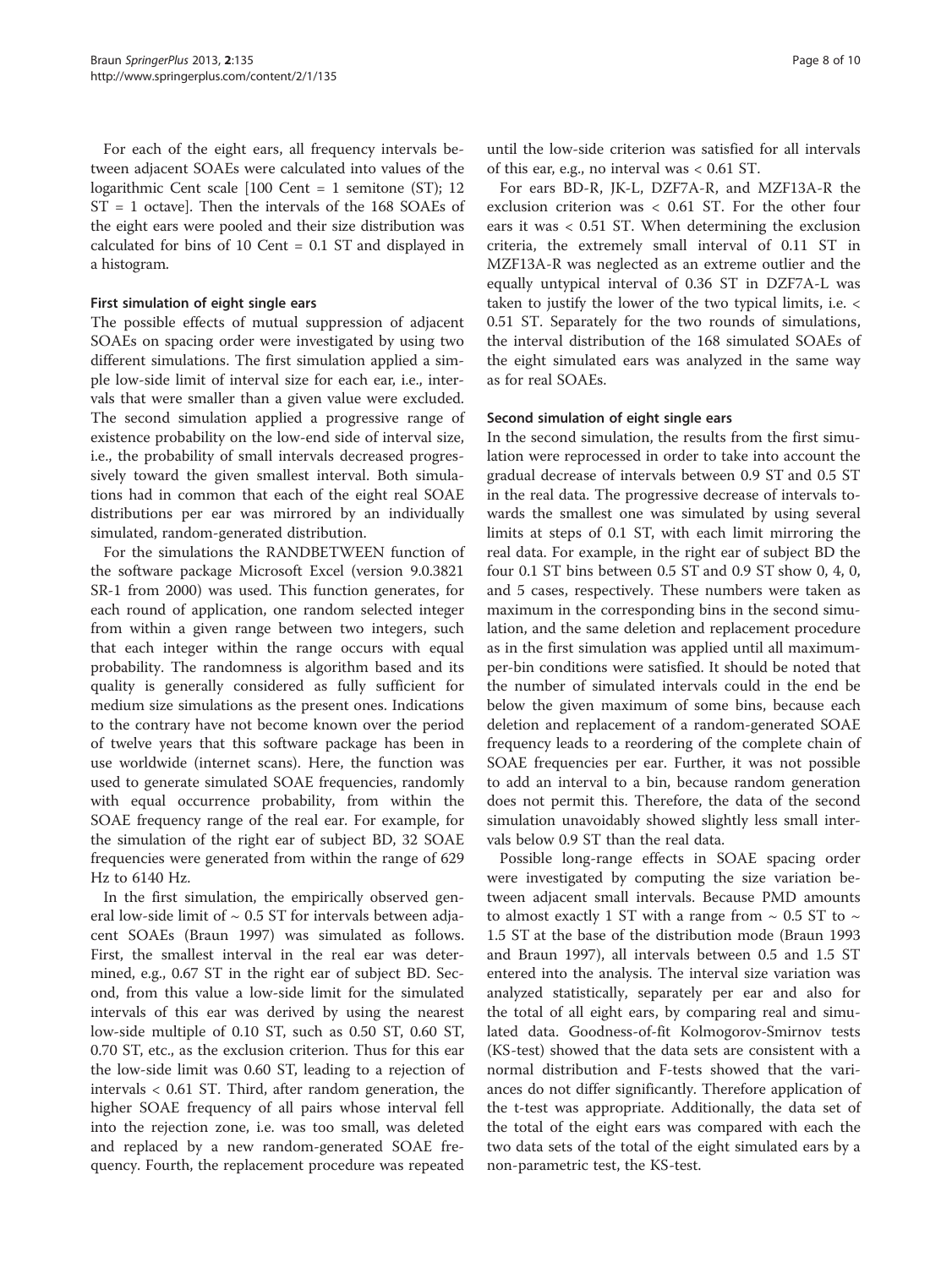#### <span id="page-8-0"></span>Simulation of a group of 1000 ears

Additionally to the simulation of single ears, the effect of decreasing existence probability of small intervals with decreasing interval size was also simulated for highmultiple SOAEs in general. Van Hengel and Maat ([1993](#page-9-0), their Figure Four) showed in a simple mechanical model that the probability of an emission being suppressed by an adjacent stronger one increases with decrease of interval size. Here, 1000 ears with a possible maximum of 32 SOAEs each, in the frequency range of the right ear of subject BD (629 Hz to 6140 Hz), were simulated by random generation (as described above) and a simple linear decrease of existence probability of intervals from 100 to 50 Cent.

The existence probability decreased in five steps of 20%. Above 95 Cent intervals had an existence probability of 100%, for the range of 95 to 86 Cent it was 80%, for 85 to 76 Cent 60%, for 75 to 66 Cent 40%, for 65 to 56 Cent 20%, and below 56 Cent 0%. The 1000 ears were simulated in five blocks of 200. In the first block no intervals < 96 Cent were permitted, in the second no < 86, in the third no  $<$  76, in the fourth no  $<$  66, and in the fifth no < 56 Cent. For each SOAE of each ear a separate random generation was carried out. First, 32 SOAEs in the given range, 629 Hz to 6140 Hz, were generated. Second, the lowest number of the 32 was selected as the first SOAE, and all other numbers were discarded. Third, 31 SOAEs in an adapted new range, between the first SOAE plus permitted minimum distance (in Hz) and 6140 Hz, were generated. Fourth, the lowest number of the 31 was selected as second SOAE, and again all other numbers were discarded. Fifth and following, adaptation of range, random generation, and selection of lowest number was repeated until the adapted range was smaller than the permitted minimum distance, such that no further random generation was possible.

Due to the random character of the procedure, the resulting number of SOAEs per ear always was below 32. Across the 1000 simulated ears the mean number of SOAEs per ear was 21.310 and the total number of SOAEs was 21310. Therefore the simulation provided no optimum representation of the right ear of subject BD. But it provided an adequate representation of the group of eight ears with high-multiple SOAEs, as analyzed above, because the mean number of SOAEs per ear in this group was 21. The simulated ears presented 20310 intervals between adjacent SOAEs, which were plotted in a distribution diagram in contrast to the group data of the eight real ears as analyzed above. In a further diagram they were also plotted in contrast to the group data of the 18 ears from the two surveys of Russell ([1992](#page-9-0)) and Talmadge et al. [\(1993](#page-9-0)) that presented ≥15 SOAEs per ear with a group mean of 19.2 SOAEs per ear.

#### Empirical data of high-multiple vs. low- and mediummultiple SOAEs

For a comparison of the data from high-multiple SOAEs with those from low- and medium-multiple SOAEs, all ears from the two surveys of Russell ([1992\)](#page-9-0) and Talmadge et al. [\(1993\)](#page-9-0) that presented <10 SOAEs per ear were considered. Because van Hengel et al. [\(1996,](#page-9-0) their Figure Four) and Shera [\(2003,](#page-9-0) his Figure Three), by using data from Talmadge et al. ([1993](#page-9-0)), had shown that the PMD, as an octave fraction, slightly decreased with the increase of the mean frequency of SOAE pairs, it was necessary to compare data sets with a similar overall mean of SOAE frequency. For the above-described group with  $\geq 15$ SOAEs per ear the overall mean was 2144 Hz. For the above described group with <10 SOAEs per ear it was 2320 Hz. The latter group therefore was reduced in order to obtain two groups with matching overall mean SOAE frequency. For this purpose the mean SOAE frequency for each single ear in the latter group was determined. Then the ear with the highest mean was iteratively deleted from the group until the group's overall mean was within  $\pm$ 0.005 of the mean of the other group. After completion of the procedure the overall mean of the reduced group with <10 SOAEs per ear was 2151 Hz, and the reduced group's 134 ears presented 648 SOAEs, the mean being 4.8 SOAEs per ear.

#### Abbreviations

BM: Basilar membrane; GST: Global standing-wave theory; LOT: Local oscillator theory; OAE: Otoacoustic emission; OHC: Outer hair cell; PMD: Preferred minimum distance; SOAE: Spontaneous otoacoustic emission; ST: Semitone.

#### Competing interests

The author declares that he has no competing interests.

#### Acknowledgments

I thank Carrick L. Talmadge for making available the SOAE raw data of his research group.

Received: 12 February 2013 Accepted: 21 March 2013 Published: 27 March 2013

#### References

- Avan P, Giraudet F, Chauveau B, Gilain L, Mom T (2011) Unstable distortionproduct otoacoustic emission phase in Menière's disease. Hear Res 277:88–95
- Bialek W, Wit HP (1984) Quantum limits to oscillator stability: theory and experiments on acoustic emissions from the human ear. Phys Lett 104A:173–178
- Braun M (1993) Comment on: Talmadge CL, Tubis A, On modeling the connection between spontaneous and evoked otoacoustic emissions. In: Duifhuis H, Horst JW, van Dijk P, van Netten SM (eds) Biophysics of Hair Cell Sensory Systems. World Scientific, Singapore, pp 31–32
- Braun M (1997) Frequency spacing of multiple spontaneous otoacoustic emissions shows relation to critical bands: a large-scale cumulative study. Hear Res 114:197–203
- Braun M (1998) Accurate binaural mirroring of spontaneous otoacoustic emissions suggests influence of time-locking in medial efferents. Hear Res 118:129–138
- Braun M (2000) Inferior colliculus as candidate for pitch extraction: multiple support from statistics of bilateral spontaneous otoacoustic emissions. Hear Res 145:130–140